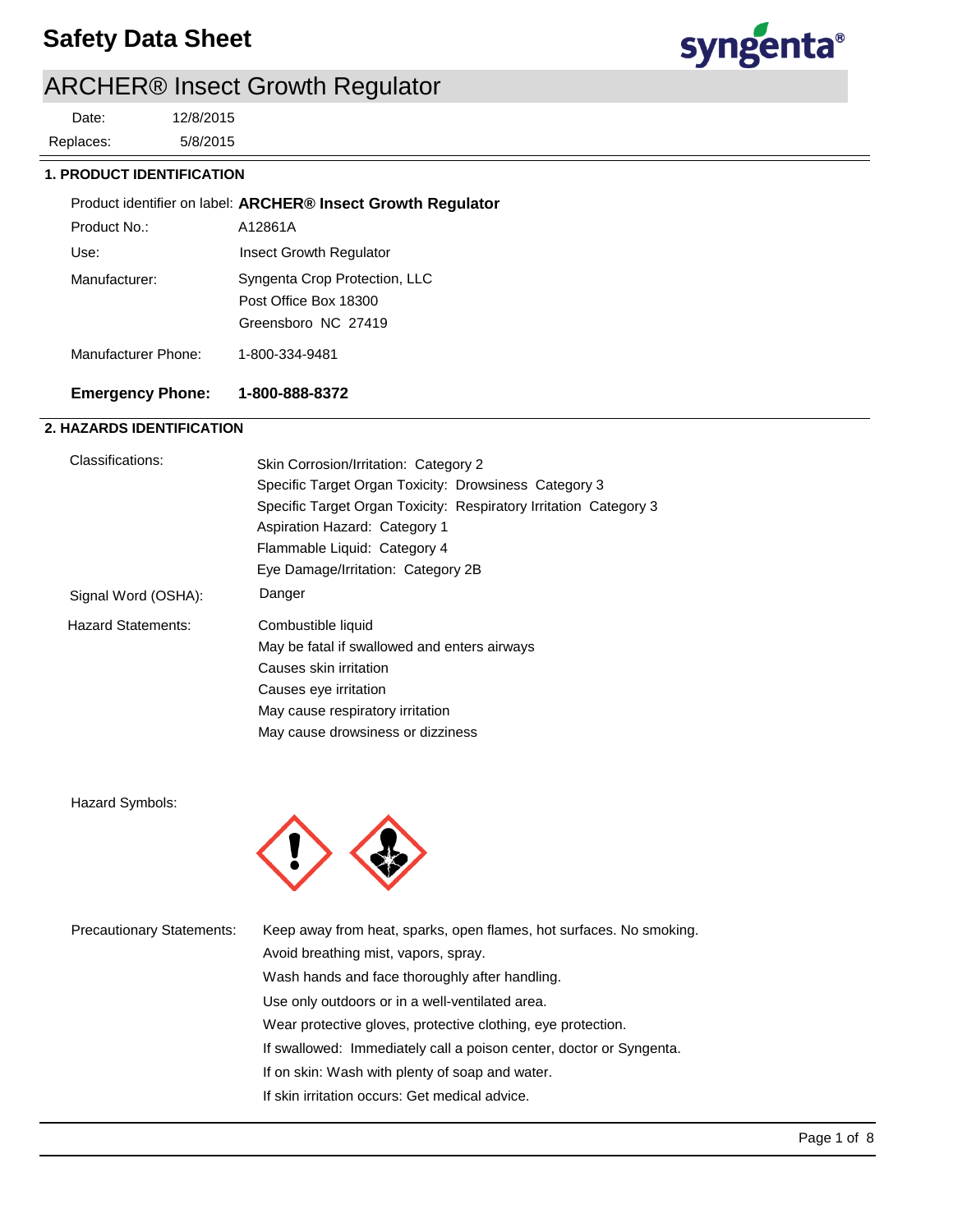

| Date:                           | 12/8/2015 |                                                                                                                                     |
|---------------------------------|-----------|-------------------------------------------------------------------------------------------------------------------------------------|
| Replaces:                       | 5/8/2015  |                                                                                                                                     |
|                                 |           | If inhaled: Remove person to fresh air and keep comfortable for breathing.                                                          |
|                                 |           | If in eyes: Rinse cautiously with water for several minutes. Remove contact lenses, if<br>present and easy to do. Continue rinsing. |
|                                 |           | If eye irritation persists: Get medical advice.                                                                                     |
|                                 |           | Call a poison center, doctor or Syngenta if you feel unwell.                                                                        |
|                                 |           | See Section 4 First Aid Measures.                                                                                                   |
|                                 |           | Do NOT induce vomiting.                                                                                                             |
|                                 |           | Take off contaminated clothing and wash it before reuse.                                                                            |
|                                 |           | In case of fire: Use dry chemical, foam or CO2 for extinction.                                                                      |
|                                 |           | Store in a well-ventilated place. Keep cool.                                                                                        |
|                                 |           | Store locked up.                                                                                                                    |
|                                 |           | Dispose of contents and container in accordance with local regulations.                                                             |
| <b>Other Hazard Statements:</b> |           | None                                                                                                                                |

#### **3. COMPOSITION/INFORMATION ON INGREDIENTS**

| <b>Chemical Name</b>                                  | Common Name       | <b>CAS Number</b>   | Concentration       |
|-------------------------------------------------------|-------------------|---------------------|---------------------|
| Petroleum Solvent                                     | Petroleum Solvent | <b>Trade Secret</b> | <b>Trade Secret</b> |
| Other ingredients                                     | Other ingredients | <b>Trade Secret</b> | 98.7%               |
| 2-[1-Methyl-2-(4-phenoxyphenoxy)<br>ethoxyl] pyridine | Pyriproxifen      | 95737-68-1          | 1.3%                |

Ingredients not precisely identified are proprietary or non-hazardous. Values are not product specifications.

### **4. FIRST AID MEASURES**

Have the product container, label or Safety Data Sheet with you when calling Syngenta (800-888-8372), a poison contol center or doctor, or going for treatment.

| Ingestion:                       | If swallowed: Call Syngenta (800-888-8372), a poison control center or doctor immediately for treatment<br>advice. Do not give any liquid to the person. Do not induce vomiting unless told to do so after calling 800-888-<br>8372 or by a poison control center or doctor. Do not give anything by mouth to an unconscious person. |  |
|----------------------------------|--------------------------------------------------------------------------------------------------------------------------------------------------------------------------------------------------------------------------------------------------------------------------------------------------------------------------------------|--|
| Eye Contact:                     | If in eyes: Hold eye open and rinse slowly and gently with water for 15-20 minutes. Remove contact lenses, if<br>present, after 5 minutes, then continue rinsing eye. Call Syngenta (800-888-8372), a poison control center or<br>doctor for treatment advice.                                                                       |  |
| Skin Contact:                    | If on skin or clothing: Take off contaminated clothing. Rinse skin immediately with plenty of water for 15-20<br>minutes. Call Syngenta (800-888-8372), a poison control center or doctor for treatment advice.                                                                                                                      |  |
| Inhalation:                      | If inhaled: Move person to fresh air. If person is not breathing, call 911 or an ambulance, then give artificial<br>respiration, preferably mouth-to-mouth if possible. Call Syngenta (800-888-8372), a poison control center or<br>doctor for further treatment advice.                                                             |  |
| Most important symptoms/effects: |                                                                                                                                                                                                                                                                                                                                      |  |

Eye irritation

Skin irritation

Drowsiness or dizziness

Respiratory irritation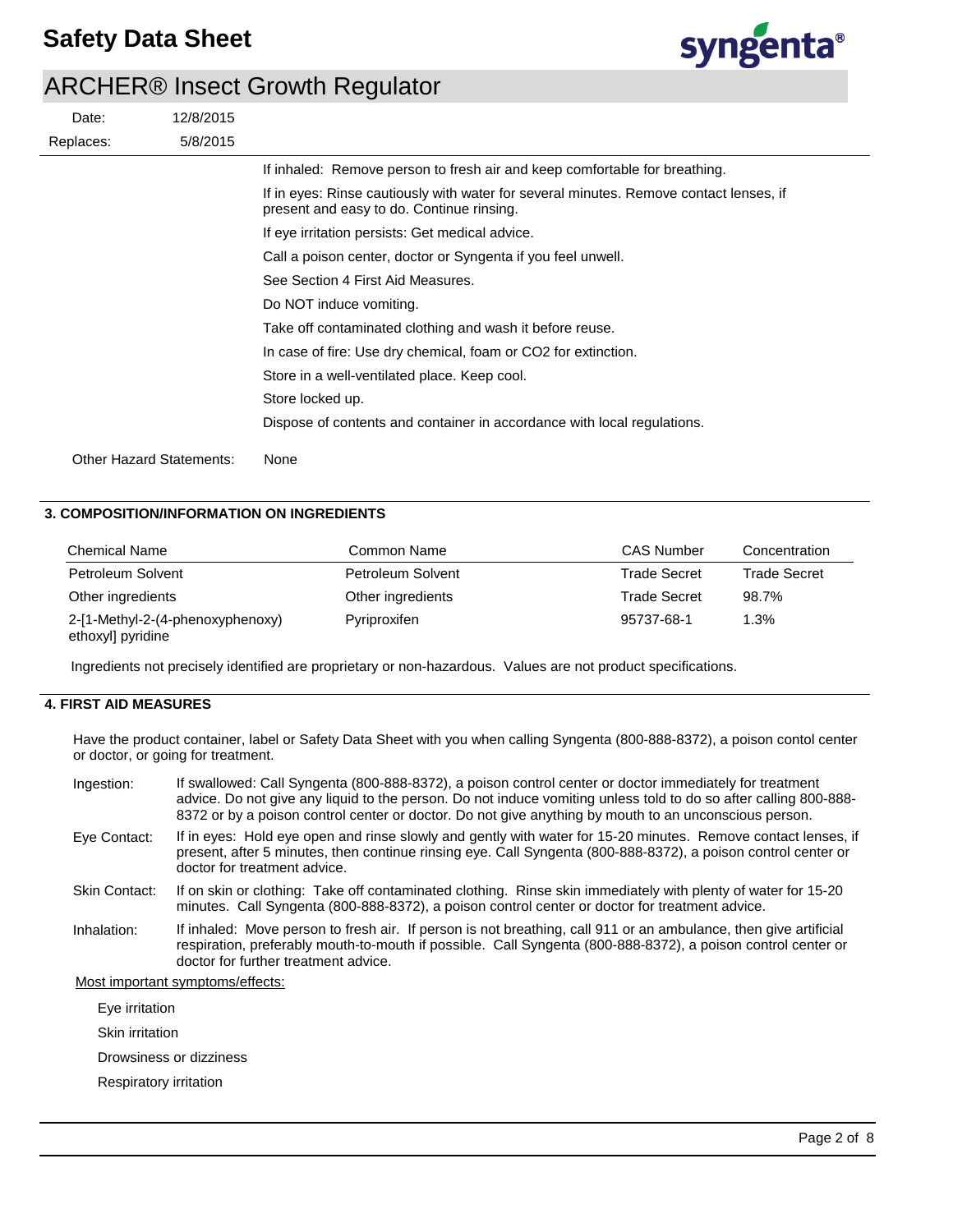

5/8/2015 12/8/2015 Replaces: Date:

Indication of immediate medical attention and special treatment needed:

There is no specific antidote if this product is ingested.

Treat symptomatically.

Contains petroleum distillate - vomiting may cause aspiration pneumonia.

#### **5. FIRE FIGHTING MEASURES**

Suitable (and unsuitable) extinguishing media:

Use dry chemical, foam or CO2 extinguishing media. If water is used to fight fire, dike and collect runoff.

Specific Hazards:

Combustible liquid. Can release vapors that form explosive mixtures at temperatures at or above the flash point. Heavy vapors can flow along surfaces to distant ignition sources and flash back.

During a fire, irritating and possibly toxic gases may be generated by thermal decomposition or combustion.

Special protective equipment and precautions for firefighters:

Wear full protective clothing and self-contained breathing apparatus. Evacuate nonessential personnel from the area to prevent human exposure to fire, smoke, fumes or products of combustion.

#### **6. ACCIDENTAL RELEASE MEASURES**

Personal precautions, protective equipment, and emergency procedures:

Follow exposure controls/personal protection outlined in Section 8.

Methods and materials for containment and cleaning up:

Control the spill at its source. Contain the spill to prevent from spreading or contaminating soil or from entering sewage and drainage systems or any body of water. Clean up spills immediately, observing precautions outlined in Section 8. Cover entire spill with absorbing material and place into compatible disposal container. Scrub area with hard water detergent (e.g. commercial products such as Tide, Joy, Spic and Span). Pick up wash liquid with additional absorbent and place into compatible disposal container. Once all material is cleaned up and placed in a disposal container, seal container and arrange for disposition.

### **7. HANDLING AND STORAGE**

Precautions for safe handling:

Store the material in a well-ventilated, secure area out of reach of children and domestic animals. Do not store food, beverages or tobacco products in the storage area. Prevent eating, drinking, tobacco use, and cosmetic application in areas where there is a potential for exposure to the material. Wash thoroughly with soap and water after handling.

Conditions for safe storage, including any incompatibilities: Store locked up.

### **8. EXPOSURE CONTROLS/PERSONAL PROTECTION**

**THE FOLLOWING RECOMMENDATIONS FOR EXPOSURE CONTROLS/PERSONAL PROTECTION ARE INTENDED FOR THE MANUFACTURE, FORMULATION AND PACKAGING OF THIS PRODUCT.** 

### **FOR COMMERCIAL APPLICATIONS AND/OR ON-FARM APPLICATIONS CONSULT THE PRODUCT LABEL.**

Occupational Exposure Limits:

| Chemical Name     | OSHA PEL        | <b>ACGIH TLV</b> | Other           | Source       |
|-------------------|-----------------|------------------|-----------------|--------------|
| Petroleum Solvent | Not Established | Not Established  | 50 mg/m $3$ TWA | Manufacturer |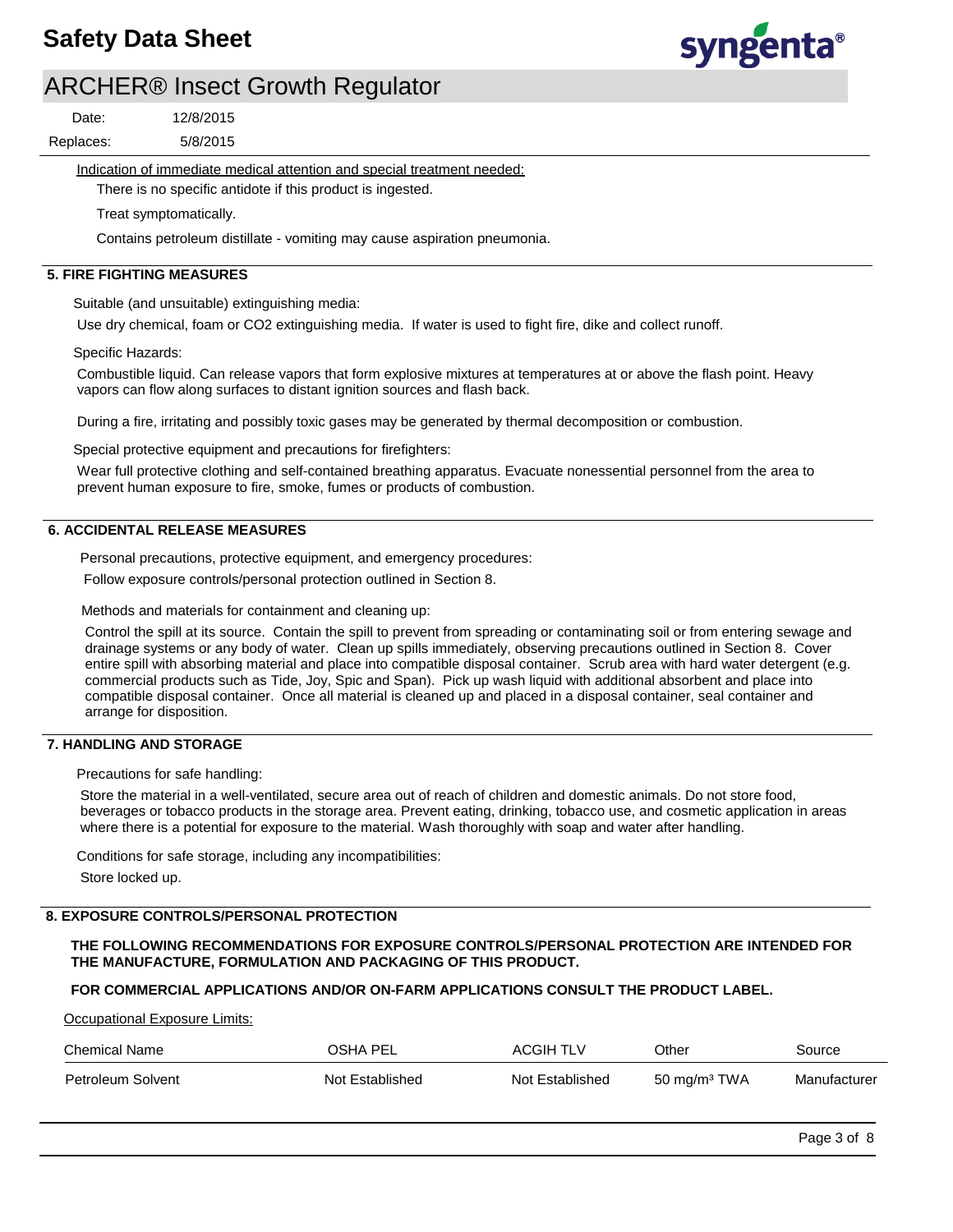

| Date:             | 12/8/2015 |                 |                 |                 |                |
|-------------------|-----------|-----------------|-----------------|-----------------|----------------|
| Replaces:         | 5/8/2015  |                 |                 |                 |                |
| Other ingredients |           | Not Established | Not Established | Not Established | Not Applicable |
| Pyriproxifen      |           | Not Established | Not Established | Not Established | Manufacturer   |

#### Appropriate engineering controls:

Use effective engineering controls to comply with occupational exposure limits (if applicable).

#### Individual protection measures:

#### Ingestion:

Prevent eating, drinking, tobacco usage and cosmetic application in areas where there is a potential for exposure to the material. Wash thoroughly with soap and water after handling.

#### Eye Contact:

Where eye contact is likely, use chemical splash goggles.

#### Skin Contact:

Where contact is likely, wear chemical-resistant gloves (such as barrier laminate or Viton), coveralls, socks and chemicalresistant footwear.

#### Inhalation:

A combination particulate/organic vapor respirator should be used until effective engineering controls are installed to comply with occupational exposure limits, or until exposure limits are established. Use a NIOSH certified respirator with an organic vapor (OV) cartridge or canister with any R, P or HE filter.

Use a self-contained breathing apparatus in cases of emergency spills, when exposure levels are unknown, or under any circumstances where air-purifying respirators may not provide adequate protection.

#### **9. PHYSICAL AND CHEMICAL PROPERTIES**

| Appearance: Colorless liquid                                                 |  |  |  |  |
|------------------------------------------------------------------------------|--|--|--|--|
| Odor: Petroleum solvent                                                      |  |  |  |  |
| Odor Threshold: Not Available                                                |  |  |  |  |
| pH: Not Available                                                            |  |  |  |  |
| Melting point/freezing point: Not Applicable                                 |  |  |  |  |
| Initial boiling point and boiling range: Not Available                       |  |  |  |  |
| Flash Point (Test Method): 153°F (Setaflash)                                 |  |  |  |  |
| Not Available<br>Flammable Limits (% in Air):                                |  |  |  |  |
| Flammability:<br>Combustible liquid.                                         |  |  |  |  |
| Vapor Pressure: Pyriproxifen < $1.0 \times 10$ (-7) mmHg @ 73.06°F (22.81°C) |  |  |  |  |
| Vapor Density: Not Available                                                 |  |  |  |  |
| Relative Density: 0.847 g/ml @ 68°F (20°C)                                   |  |  |  |  |
| Solubility (ies): Pyriproxifen 0.367 +/- 0.004 mg/l                          |  |  |  |  |
| Partition coefficient: n-octanol/water: Not Available                        |  |  |  |  |
| Autoignition Temperature: Not Available                                      |  |  |  |  |
| Decomposition Temperature: Not Available                                     |  |  |  |  |
| Viscosity: Not Available                                                     |  |  |  |  |
| Other: None                                                                  |  |  |  |  |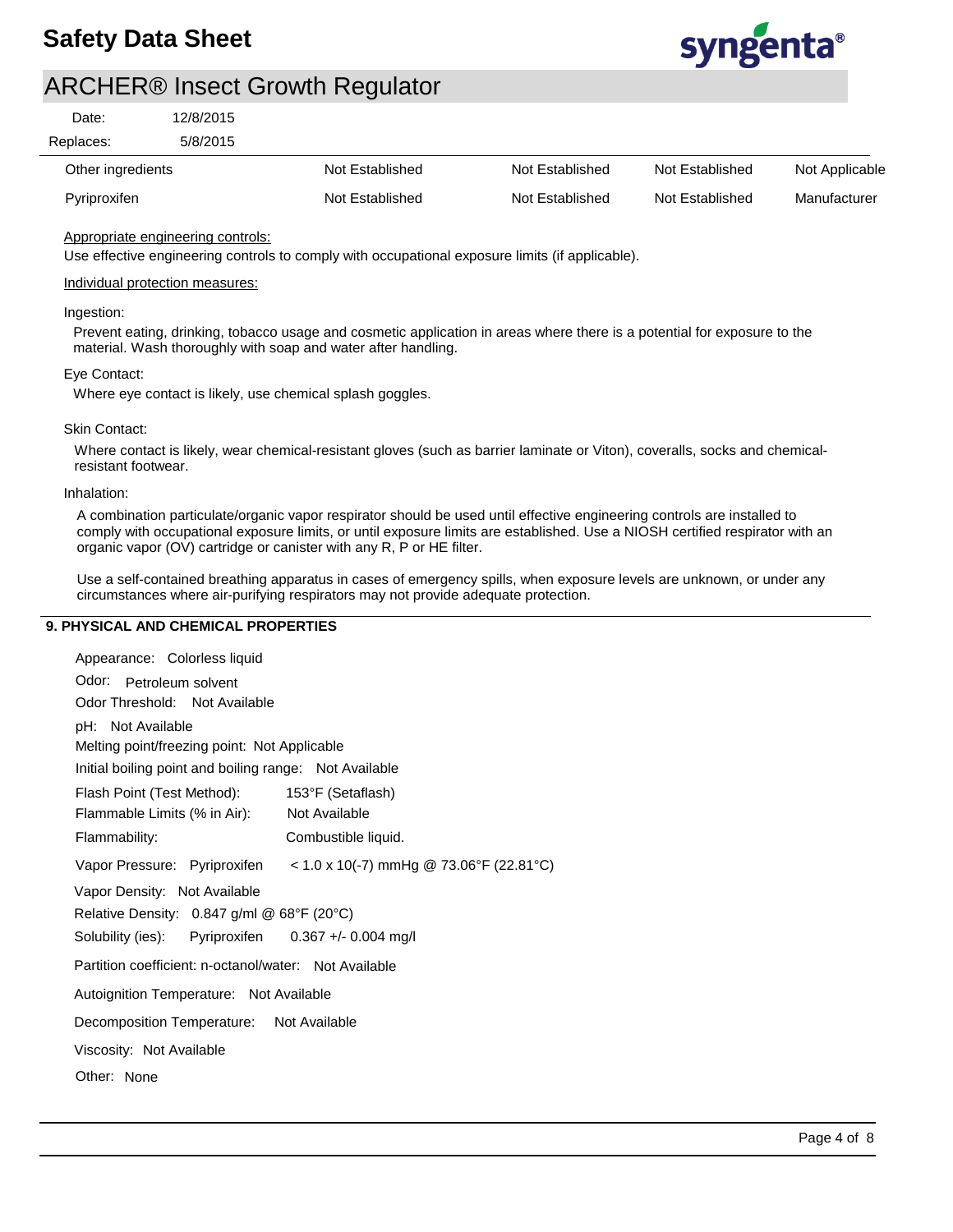## **Safety Data Sheet**



## ARCHER® Insect Growth Regulator

Replaces: Date:

5/8/2015 12/8/2015

### **10. STABILITY AND REACTIVITY**

Reactivity: Not reactive.

Chemical stability: Stable under normal use and storage conditions.

Possibility of hazardous reactions: Will not occur.

Conditions to Avoid: Heat and acidic or alkaline conditions may cause this product to break down.

Incompatible materials: None known.

Hazardous Decomposition Products: None known.

#### **11. TOXICOLOGICAL INFORMATION**

#### Health effects information

Likely routes of exposure: Dermal, Inhalation

Symptoms of exposure: Eye irritation, Drowsiness or dizziness, Skin irritation, Respiratory irritation

Delayed, immediate and chronic effects of exposure: Eye irritation, Skin irritation, Drowsiness or dizziness, Respiratory irritation

#### Numerical measures of toxicity (acute toxicity/irritation studies (finished product))

| Ingestion:                 | Oral (LD50 Rabbit) :                      | > 5000 mg/kg body weight   |
|----------------------------|-------------------------------------------|----------------------------|
| Dermal:                    | Dermal (LD50 Rabbit) :                    | > 2000 mg/kg body weight   |
| Inhalation:                | Inhalation (LC50 Rat):                    | $> 7.6$ mg/l air - 4 hours |
| Eye Contact:               | See "Other Toxicity Information", Sec. 11 |                            |
| <b>Skin Contact:</b>       | See "Other Toxicity Information", Sec. 11 |                            |
| <b>Skin Sensitization:</b> | Not a skin sensitizer.                    |                            |

#### Reproductive/Developmental Effects

Pyriproxifen: No test article related reproductive effects were observed. NOEL for systemic toxicity was 1000 ppm. The NOEL for reproductive effects was 5000 ppm.

No test article related teratogenic effects were observed. Teratology (rat): No Observable Effect Level (NOEL), Dams-100 mg/kg/day, Fetuses-100 mg/kg/day, Offspring-1000 mg/kg/day. Not a reproductive toxin. Teratology (rabbit): No Observable Effect Level (NOEL), Dams-100 mg/kg/day, Fetuses-100 mg/kg/day. Not a reproductive toxin. Gene Mutation: Negative. Chromosomal Aberration: Negative. Unscheduled DNA synthesis: Negative.

#### Chronic/Subchronic Toxicity Studies

Pyriproxifen: None available.

#### **Carcinogenicity**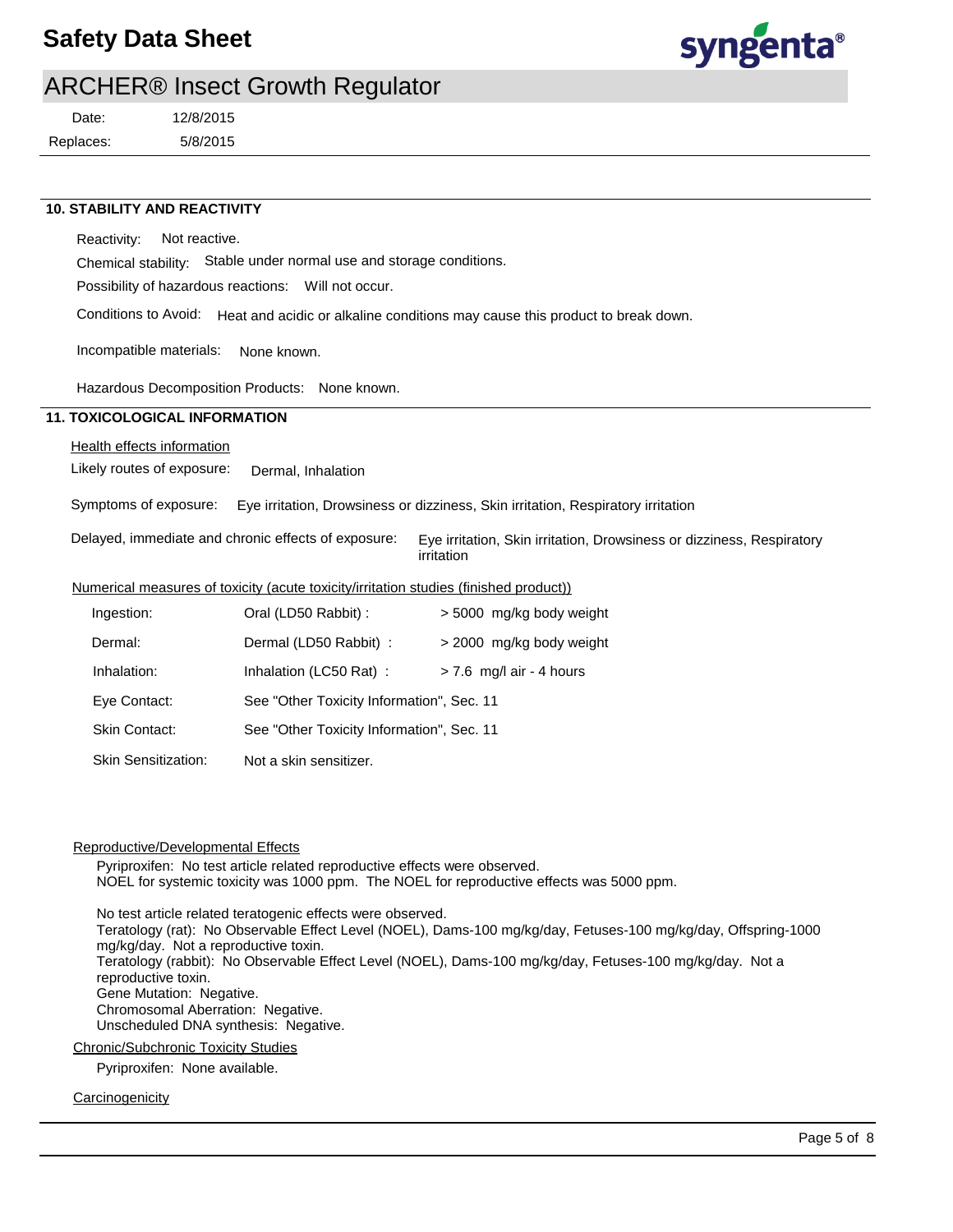

5/8/2015 12/8/2015 Replaces:<br>———————————————————— Date:

> Pyriproxifen: No test article related carcinogenic effects were observed. The No Observable Effect Level was 30 mg/kg/day. No evidence of increased tumor incidence when fed in the diet at 0, 120, 600 & 6000 ppm/day. The NOEL for systemic effects was 120 ppm/day.

> No test article related oncogenic effects were observed. No evidence of increased tumor incidence when fed in the diet at 0, 120, 600 & 6000 ppm/day. The NOEL for systemic effects was 600 ppm/day for males, 120 ppm/day for females.

| <b>Chemical Name</b>                                                                                         | NTP/IARC/OSHA Carcinogen                                                                                    |
|--------------------------------------------------------------------------------------------------------------|-------------------------------------------------------------------------------------------------------------|
| Petroleum Solvent                                                                                            | No.                                                                                                         |
| Other ingredients                                                                                            | No                                                                                                          |
| 2-[1-Methyl-2-(4-phenoxyphenoxy) ethoxyl]<br>pyridine                                                        | No                                                                                                          |
| <b>Other Toxicity Information</b><br>Eye contact can cause temporary irritation, tearing and blurred vision. | Repeated and/or prolonged skin contact may cause irritation and dermatitis.                                 |
| <b>Toxicity of Other Components</b><br>Other ingredients<br>Not Established                                  |                                                                                                             |
| Petroleum Solvent<br>irritation to eyes or respiratory tract.                                                | Inhalation of vapors at high concentrations can cause central nervous system effects (dizziness, headache), |
| <b>Target Organs</b>                                                                                         |                                                                                                             |
| Active Ingredients                                                                                           |                                                                                                             |
| Pyriproxifen:                                                                                                | Not available                                                                                               |
| Inert Ingredients                                                                                            |                                                                                                             |
| Other ingredients:                                                                                           | Not Established                                                                                             |
| Petroleum Solvent:                                                                                           | Respiratory tract, stomach, liver, thyroid, urinary bladder, CNS, skin                                      |

### **12. ECOLOGICAL INFORMATION**

Eco-Acute Toxicity Pyriproxifen: Fish (Rainbow Trout) 96-hour LC50 >0.325 mg/L Bird (Bobwhite Quail) LD50 Oral >2000 mg/kg Invertebrate (Water Flea) Daphnia Magna 48-hour EC50 0.40 mg/L Algae 72-hour EC50 0.064 mg/L

Environmental Fate

Pyriproxifen:

Not available

### **13. DISPOSAL CONSIDERATIONS**

Disposal:

Do not reuse product containers. Dispose of product containers, waste containers, and residues according to local, state, and federal health and environmental regulations.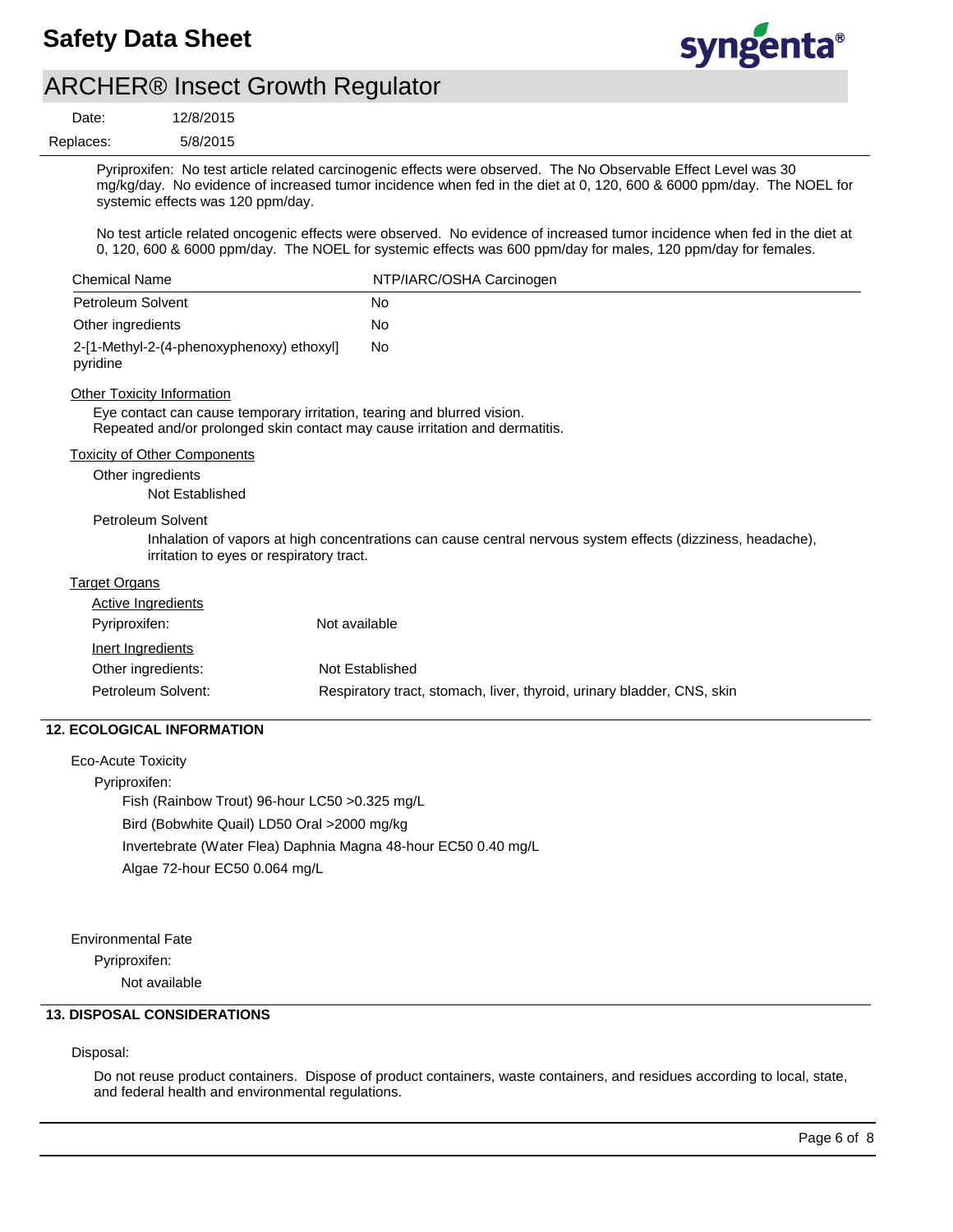## **Safety Data Sheet**



## ARCHER® Insect Growth Regulator

5/8/2015 12/8/2015 Replaces: Date: Characteristic Waste: Not Applicable Listed Waste: Not Applicable  **14. TRANSPORT INFORMATION** DOT Classification Ground Transport - NAFTA < 119 gallons: Not regulated > 119 gallons: Proper Shipping Name: Combustible Liquid, N.O.S. (Petroleum Distillates) Hazard Class: Combustible Liquid Identification Number: NA 1993 Packing Group: PG III **Comments** Water Transport - International Proper Shipping Name: Environmentally Hazardous Substance, Liquid, N.O.S. (Pyriproxifen), Marine Pollutant Hazard Class: Class 9 Identification Number: UN 3082 Packing Group: PG III Air Transport - International Proper Shipping Name: Environmentally Hazardous Substance, Liquid, N.O.S. (Pyriproxifen) Hazard Class: Class 9 Identification Number: UN 3082 Packing Group: PG III

#### **15. REGULATORY INFORMATION**

#### Pesticide Registration:

This chemical is a pesticide product registered by the Environmental Protection Agency and is subject to certain labeling requirements under federal pesticide law. These requirements differ from the classification criteria and hazard information required for safety data sheets, and for workplace labels of non-pesticide chemicals. Following is the hazard information as required on the pesticide label:

Caution: Causes moderate eye irritation. Harmful if absorbed through skin, swallowed, or inhaled. Avoid contact with skin, eyes, or clothing. Avoid breathing vapor or spray mist. Wash thoroughly with soap and water after handling and before eating, drinking, chewing gum, using tobacco, or using the toilet. Remove and wash contaminated clothing before

EPA Registration Number(s): 100-1111

EPCRA SARA Title III Classification:

| Section 311/312 Hazard Classes: | Acute Health Hazard |  |
|---------------------------------|---------------------|--|
|                                 | Fire Hazard         |  |
| - Section 313 Toxic Chemicals:  | None                |  |

RCRA Hazardous Waste Classification (40 CFR 261): Not Applicable CERCLA/SARA 304 Reportable Quantity (RQ): None